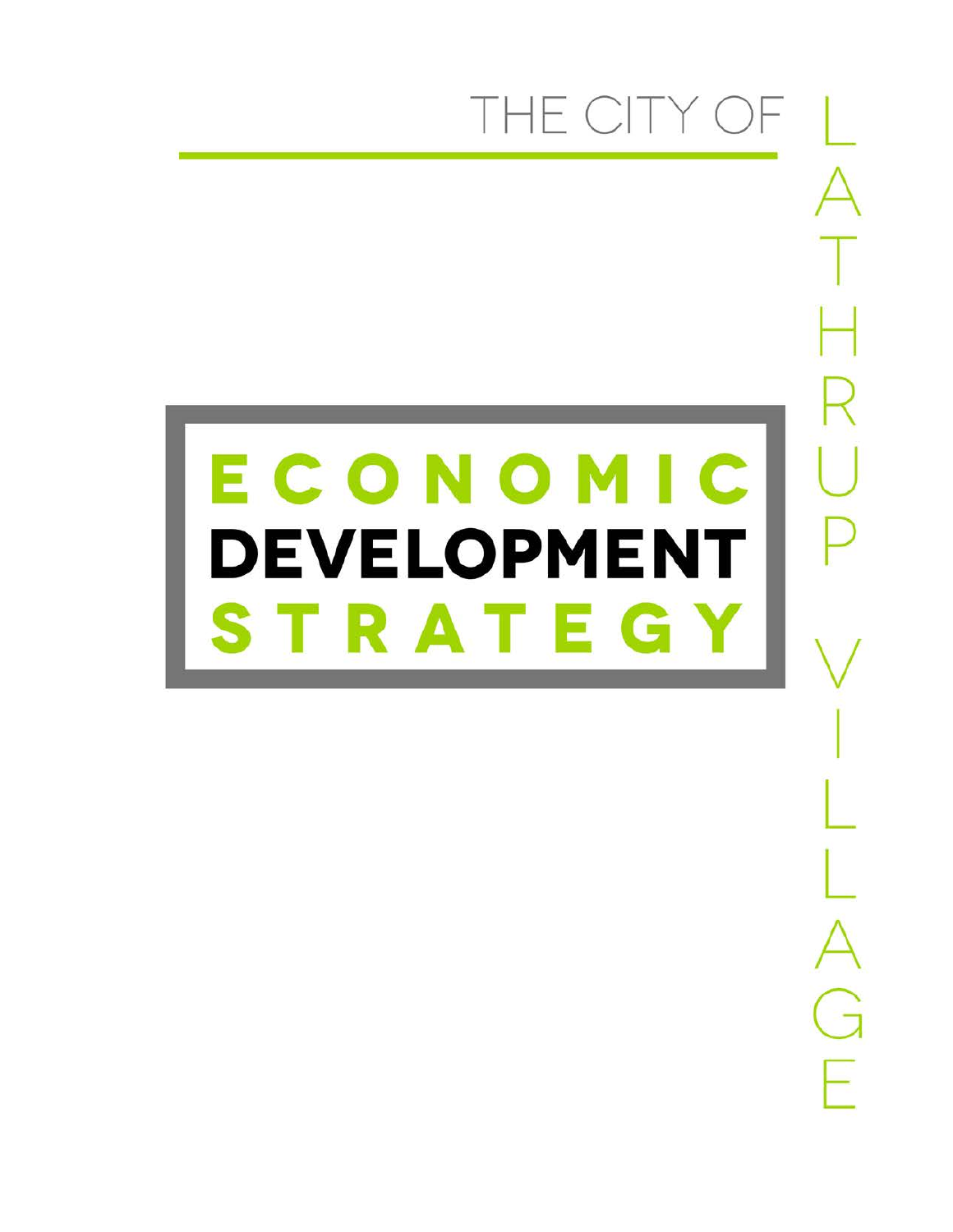#### THE CITY OF LATHRUP VILLAGE Economic Development Strategy Completed April 15, 2015

# **ACKNOWLEDGEMENTS**

| Written, Compiled, and Edited<br>by:      | Sean Kammer<br><b>Administrative Assistant</b>                                                               |
|-------------------------------------------|--------------------------------------------------------------------------------------------------------------|
| <b>Contributing Editor and</b><br>Writer: | <b>Bobbi Luvins</b><br><b>DDA Volunteer</b>                                                                  |
| <b>Staff Contributing Editors:</b>        | <b>Matthew Baumgarten</b><br><b>City Administrator</b>                                                       |
|                                           | Martha Potere<br><b>Assistant City Administrator</b>                                                         |
| Contributors:                             | <b>Jett Dhaliwa</b><br><b>DDA Board Member</b>                                                               |
|                                           | Joshua Lay<br><b>DDA Volunteer</b>                                                                           |
|                                           | <b>Wanda Taylor</b><br><b>DDA Volunteer</b><br><b>Economic Restructuring</b><br><b>Committee Chairperson</b> |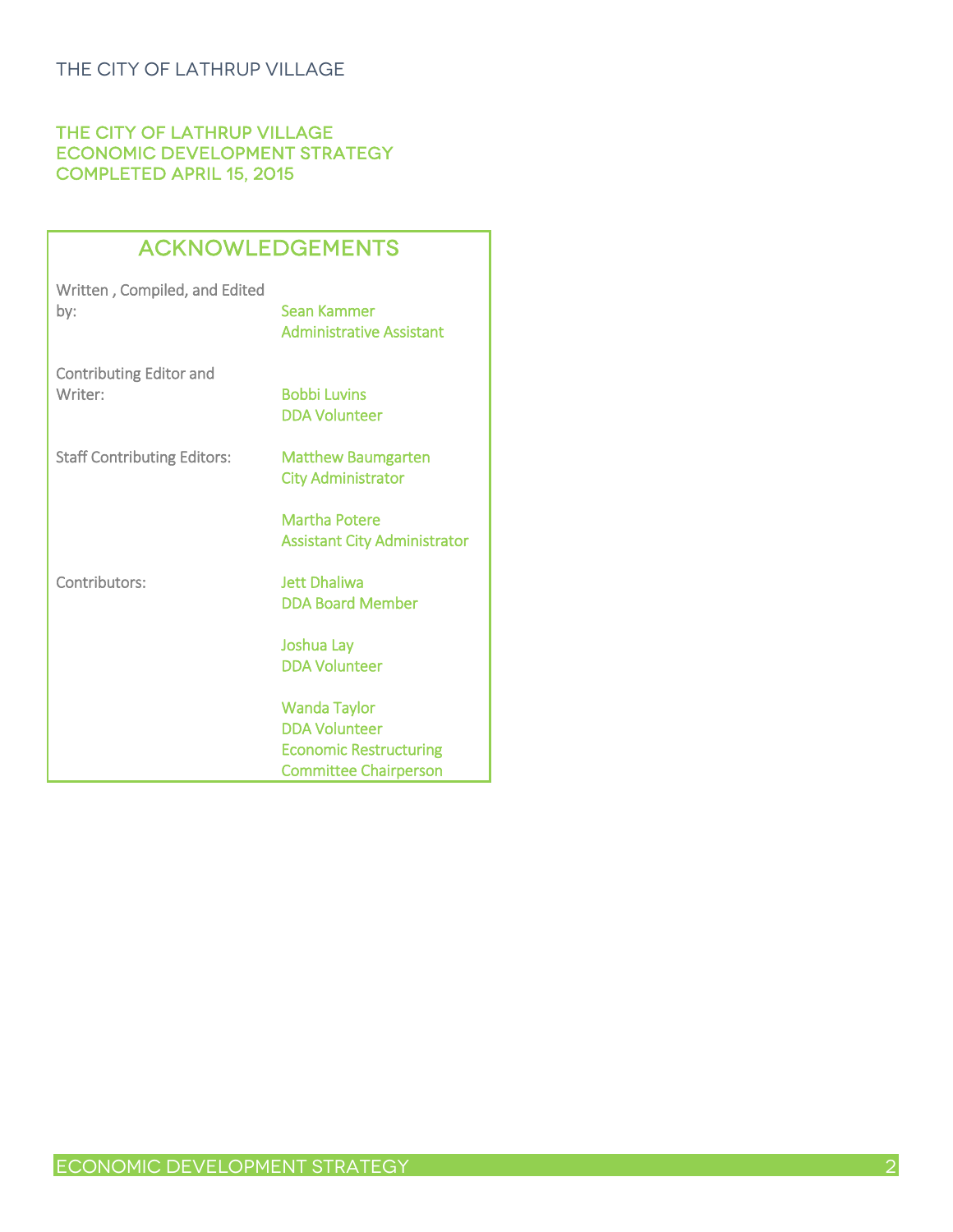# Executive Summary

s the city moves into the next century, with the competitive and challenging forces of today's urban landscape, global economy, and the desire s the city moves into the next century, with the competitive and challenging forces of today's urban landscape, global economy, and the desired to become a walkable and green community, Lathrup Village recognizes the need to evolve, grow, and expand its identity.

#### The city must maintain and attract businesses to keep the community THRIVING.

This Economic Development Strategy has been designed to create a framework for a prosperous, sustainable, walkable, and vibrant destination community for the residents and businesses of Lathrup Village. The need for economic restructuring is evident as the global economy increasingly embraces innovative economic models. These include a shift toward a service oriented economy that is driven by knowledge, innovation, and mass collaboration. Lathrup Village needs to plan for swift and innovative economic transition in order to maneuver itself into a position of sustainable prosperity.

The vision for economic redevelopment includes the creation of a *Village Center* as the central point within the city; creating the sense and feel of a small town. Secondary to this concept, and vital to the vision of the *Village Center*, is the rebuilding of Southfield Road to address the needs of the business community and the residents that are adjacent to the main transportation artery. Aggressive plans to address outdated architecture along Southfield Road are also key to the redesign of the city to attract and retain businesses that contribute to a diverse and sustainable economy.

Many issues act as challenges to the revitalization of the city. These issues are centered on the rebuilding of the main thoroughfare of Southfield Road, the actualization of the creation of the Village Center, general infrastructure needs, non-motorized connections for pedestrians, and the implications of the passage of time. Other challenges to the economic revitalization of the commercial corridor are the lack of business diversity, scarcity of retail options, and insufficient employment opportunities. This plan is

intended to leverage the city's assets as opportunities to overcoming these challenges to progress.

Finally, the implementation and evaluation sections of this document are essential to the actualization and success of the plan. By establishing a series of reference points and benchmarks, incremental progress can be measured on an annual basis.

This plan draws heavily from concepts and goals stated in the city's Master Plan, Non-Motorized Transportation Improvement Plan, the Capital Improvements Plan, and the Market Assessment and Strategy. This is done in order to establish a cohesive direction and aligned vision that results from a collaboration of ambitions set forth by prior documents.

Additional documents are used to coordinate local and regional goals, such as SEMCOG's *Increasing Jobs and Prosperity in Southeast Michigan*, a regional economic development document highlighting eleven points of economic development for Southeastern Michigan.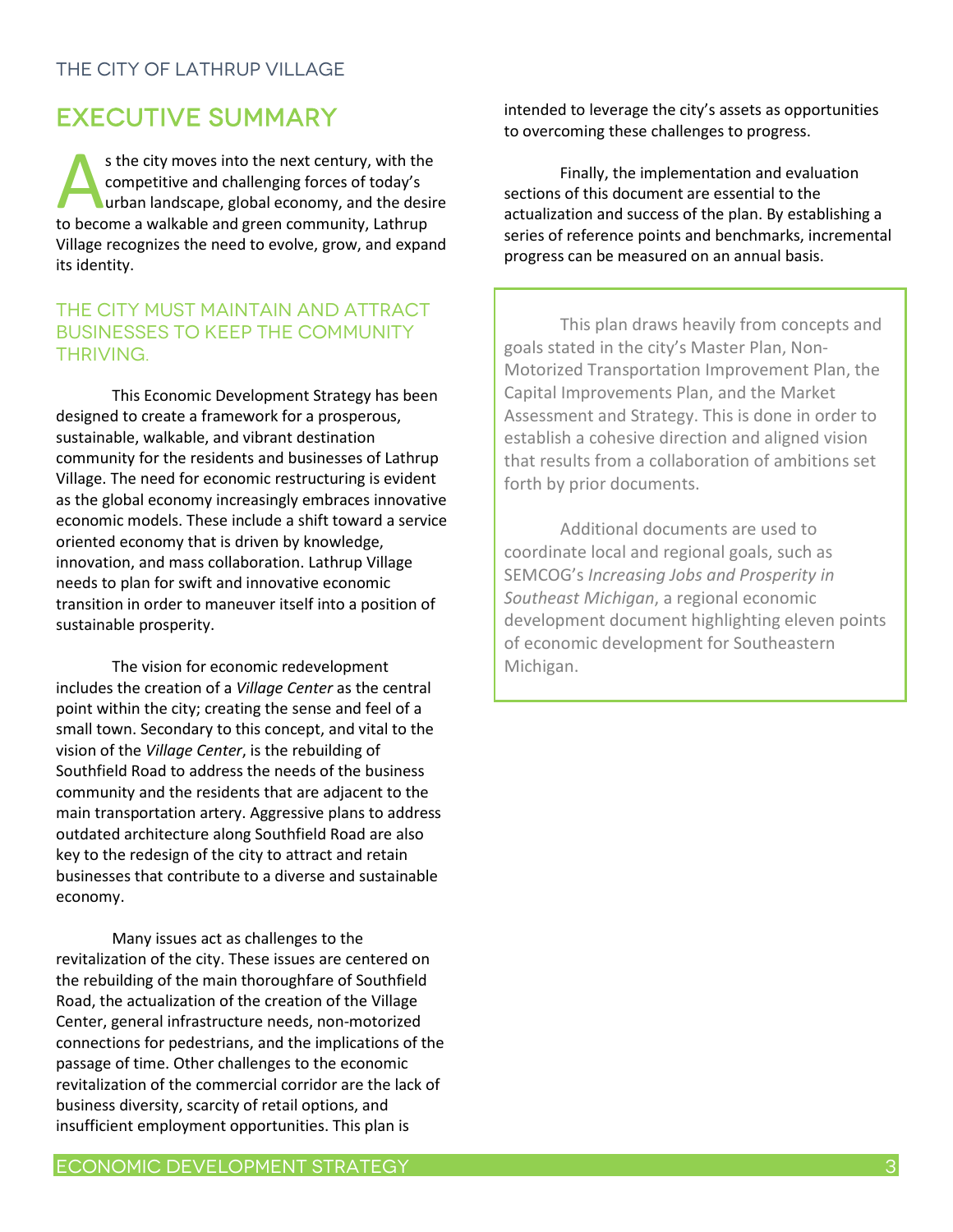# SITUATION ANALYSIS

#### **DESCRIPTION**

With a rich history dating back to 1923, The City of Lathrup Village is located in Oakland County, Michigan and spans one and a half square miles. It is bounded on the north and south by Twelve and Ten and a Half Mile Roads and runs east and west from about a quarter-mile east of Southfield Road to Evergreen Road on the west. With a controlled building plan, a beautiful residential development began to emerge in strict accordance with the ideas of the community's founder, Louise Lathrup Kelly. The unique street system design has been considered a popular model for planned residential communities.

#### **POPULATION**

4,075

The 2010 population for Lathrup Village was 4,075. This is a decrease from 4,236 in the year 2000. The Southeast Michigan Council of Governments (SEMCOG) projects the City's population will continue to decline, potentially to 3,588 residents by 2040.

#### Median Age

# 45.8

Demographic information suggests that the median age of the population is increasing. The increases in the senior population are largely a result of the aging Baby Boomer generation and an overall lower birth rate.

#### Regional Trends

Trends in Lathrup Village are from 2000 to 2010 are consistent with trends in the region. However, SEMCOG forecasts a continued decline in Lathrup Village population through 2040, while neighboring communities may see a very small population increase.

#### **HOUSING**

In 2014, Oakland County Equalization identified 1,747 residential parcels in the City of Lathrup Village, an increase of 17 parcels since 2000. US Census data suggests that 90% of housing units were owneroccupied. The majority of housing in the city continues to be single family dwellings.

Although to the economic downturn caused housing values to decrease over the past six years, there is evidence that values are beginning to rebound. Oakland County Equalization finds a 33% decrease in assessed value and 41% decrease in the average sales price of a Lathrup Village home when the recession was at its peak.

Despite the decrease of the past ten years, housing values are reviving. A 2014 snapshot of Multiple Listing Service (MLS) data shows that the city's average home sale price in 2012 was \$106,494.00 and rose to \$152,477.00 in 2013. The trend continues so far into 2014 with the average sale price of a home between January and April of \$154,933.00.

The Lathrup Village Market Assessment and Strategy illustrates that the community has a favorable view of the housing options in the city. 37.2% of the community reports that the housing options are *Very Good*. However limited the housing options are (mostly single family homes) they continue to meet the high standards of the residential community.

#### Historic District

The historic district is a valuable asset to the city and its residents, but imposes no barriers to prospective real estate development that conforms to the design guidelines of the Community Master Plan.

Developed in the 1920's, the physical layout of the city mirrors many older village and city plans developed during the Garden City Movement. The plan is based on a radial pattern, which focuses on the village center at the confluence of Southfield Road and California Drive. California Drive is an octagon, so it has two intersections with Southfield Road at either end of the village center. Major streets emanate from the center,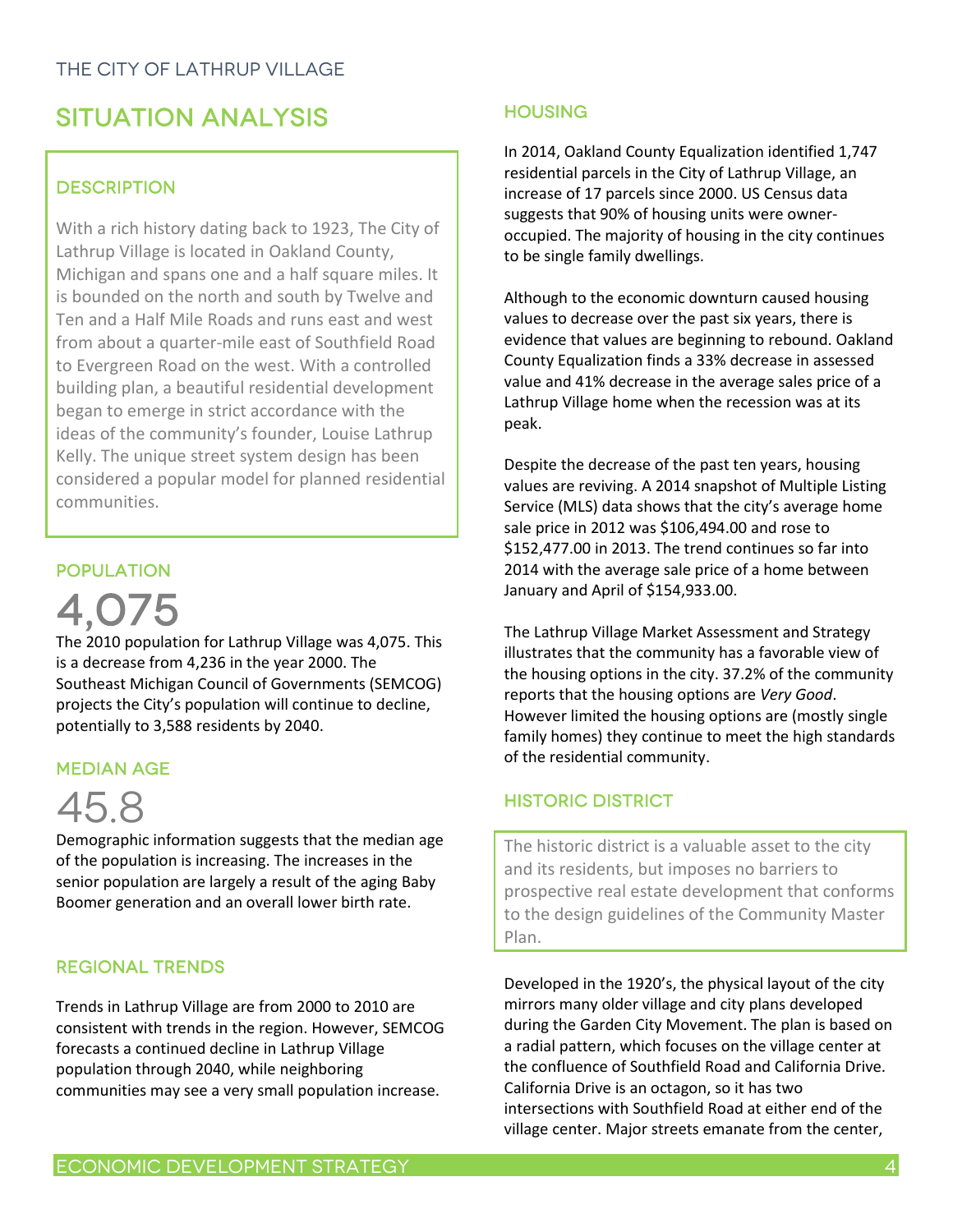which gives Lathrup Village its historical character and appeal. Historic District status was awarded to the City in the 1990's and the Lathrup Village Store District was formally recognized and approved by the US Secretary of the Interior in 1998. The Lathrup Village History District includes 1081 contributing properties and 132 non-contributing properties.

Dating back to 1929, a plan was advanced for the development of Sunset Boulevard as a major regional arterial road to connect the city of Pontiac with the city of Detroit. Part of that arterial road, Sunset Boulevard, went through the original Lathrup town site. The regional connector was never implemented. However, Sunset Boulevard remains an important connector through Lathrup Village, connecting the North Central and North West areas of the city. Two predominate buildings were constructed in the town court area. They are the Annie Lathrup School and the Town hall. With the demolition of the Town hall in the 1990's, the school remains the only historic structure on Southfield Road.

#### Economy and Jobs

According to the Market Assessment and Strategy, a large number of residents report a favorable quality of life in the city. The residents of Lathrup Village are also highly educated, with 95.5% of the population having attained at least a high school degree in 2011 and 49.7% having attained bachelor's degree or higher. These figures exceed the rates of Oakland County. Consequently, these higher levels of educational attainment have led to the city's elevated median income levels. According to the American Community Survey Five-Year Estimates, the city's median income was \$80,664. This exceeds Oakland County's median income of \$66,466 by nearly \$15,000 and Michigan's by over \$30,000. The residents of Lathrup Village possess a significant amount of buying power to sustain a downtown commercial corridor. The city's poverty level is also mitigated by the higher educational attainment of residents. According to the five-year estimates, only 5.0% of people and 2.5% of families in Lathrup Village live below the poverty level, which is defined in 2012 as \$11,720 for one person and \$23,092 for a family of four. In comparison, 9.5% of people and 6.7% of families Oakland County were living below the poverty level; 15.7% of people and 11.1% of people across the state.

#### Regional Context

The City of Lathrup Village sits within and is completely surrounded by the City of Southfield. The vast majority of adjacent future land-use by the City of Southfield is designated "moderate density residential" and includes homes on lots that are 20,000 square feet or less. This type of development is compatible with the existing and planned land-use in Lathrup Village. One other residential land use, "low density multiple family residential" abuts Lathrup Village south of Twelve Mile Road east of Evergreen Road. The City of Southfield indicates this area for buildings two stories or less in height. One area that could impact Lathrup Village is the area north of the city along Southfield Road that the City of Southfield designates as the "North Southfield Road Suburbia Area." This area is described as a "unique area that contains a mixture of multicultural retail and services." Southfield's 2009 Comprehensive Plan notes that the objectives for this area are aggressive.

SEMCOG's *Increasing Jobs and Prosperity in Southeast Michigan* is the regional economic development document to which Lathrup Village's ambitions and vision conforms. As the region strives to compete in a global marketplace by shifting into a knowledge-based economy that values innovation, collaboration, and information, Lathrup Village must coordinate its local vision to compliment regional goals. Lathrup Village must endeavor to attract new and reinforce existing businesses that are suitable to the demands of the New Economy. Currently, the city participates in Oakland County's *Tech 248 Initiative* and is active with Oakland Community College and Lawrence Technical University to bring younger, educated residents into the city.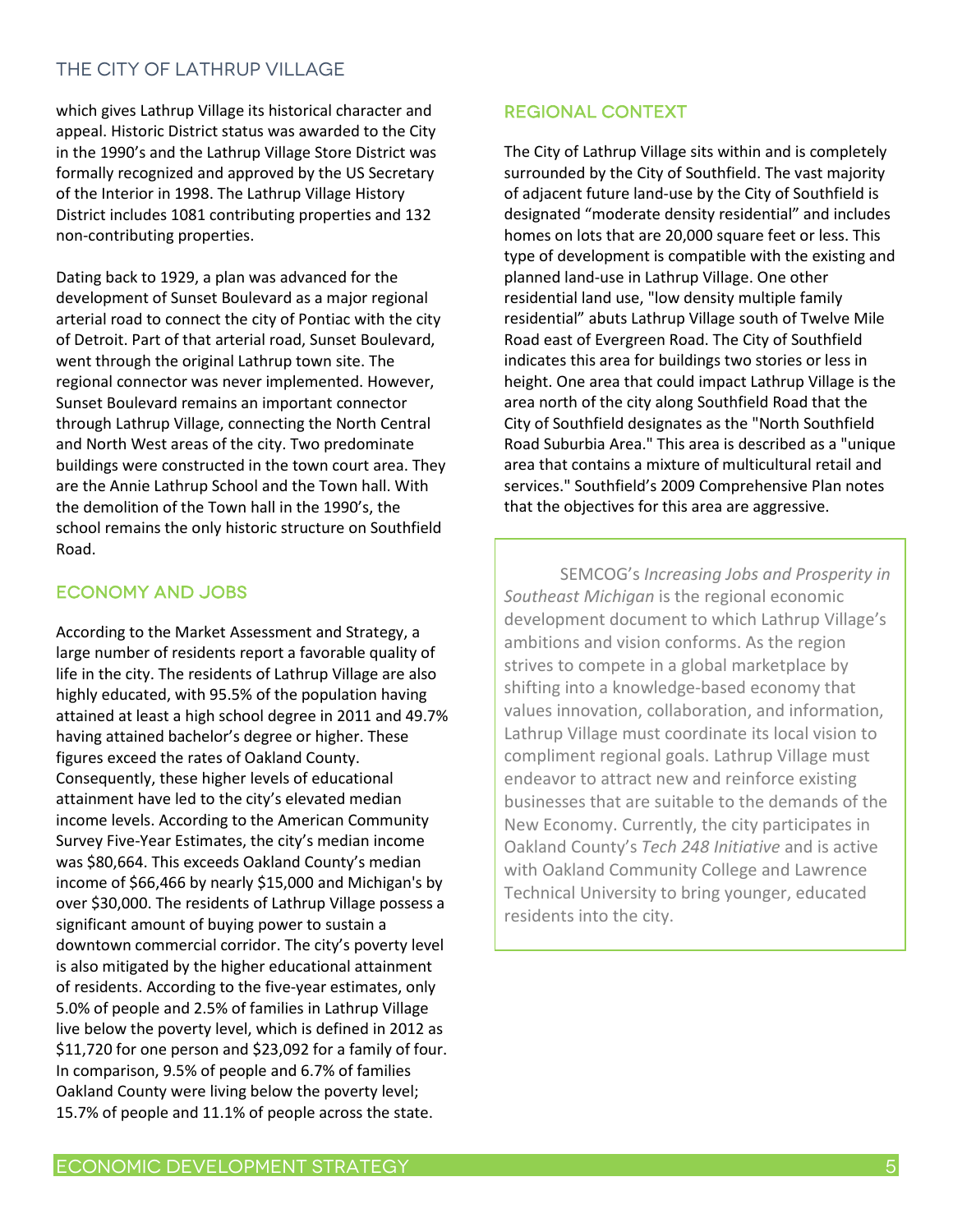## Economic Development in Lathrup Village

#### THE ECONOMIC VISION

The vision that this economic development plan sets out to achieve embraces an urban character, demographic diversity, and sustainable economic resiliency, while establishing the city as a regional economic hub.

Lathrup Village seeks to be a vibrant, *New Urban* destination that is characterized by walkability and business diversity, including both retail and knowledge-based services, to augment its sterling reputation as a historic bedroom community.

The city's competitive edge will be driven by its redeveloped downtown commercial corridor that will be known for its bold, progressive charge into the twenty-first century. Armed with the tools of innovation, a unique brand, and crowd-sourced collaboration, new businesses that are helping to reshape the global economy will prosper in Lathrup Village that reflect the needs and wants of the community.

A variety of amenities, increased housing options, and public improvements exist to attract businesses, developers, and new residents as well as contribute to the distinct charm of the city's existing housing stock.

#### Economic Restructuring

This economic development plan aims to diversify Lathrup Village's economic base by attracting firms that are innovative, collaborative, and possess features of a knowledge-based or retail economy. As Southeastern Michigan transitions further away from industrial manufacturing as its sole economic driver, Lathrup Village must be prepared to diversify and modernize its economic base in order to build and sustain economic significance in the region.

Innovation, economic diversity, and collaboration are important to the economic restructuring and physical transformation of the city, as well as essential to addressing the eleven points of economic development espoused by the SEMCOG regional plan.

The New Economy emphasizes a shift from a manufacturing economy to an economy focused on the provision of services and retail. Lathrup Village has no significant historical concentration of industrial manufacturing, precluding the city from many of the challenges of a post-industrial economy on a local level; however, many of those challenges are still presented to the city on a regional level. Lathrup Village had developed a commercial corridor in the latter half of the twentieth-century comprised primarily of professional services such as law, real estate, accounting, and medical offices. Although the office buildings that occupy the Southfield Corridor are aging into architectural obsolescence, Lathrup Village should continue to endeavor attracting professional service companies that are innovative, as well as retail locations that satisfy local consumer demand.

This economic development strategy recognizes the inherent economic value of useful and organized information. As the information age of the twenty-first century continues to develop in Southeast Michigan, technical skills, expertise, and innovation are seen as critical to the economy as natural resources themselves. The Lathrup Village Downtown Development Authority's Economic Restructuring Committee diligently works to refocus the city's economy around creating an environment suitable for the promulgation of innovative businesses. This is done by the committee's efforts to create a communicative infrastructure among the community of businesses in the commercial corridor. Additional programs include *coop advertizing* to mitigate the costs that businesses would ordinarily have to endure individually.

Collaboration and resource-sharing are emerging practices that champion wider availability of information, goods, and services among producers and consumers in order to enhance allocative efficiency, socio-economic equity, and to reduce waste. They are part of an emerging economic model built around the sharing of human and physical resources in order to maximize productivity and economic use, as well as to reduce costs and mitigate economic risks. Unlike preceding economic models, it advocates access instead of ownership of goods, services, and information. The collaborative economic model has given rise to practices that may help to transform Lathrup Village. These include services like crowdfunding and Timebanks, where resources are pooled, shared or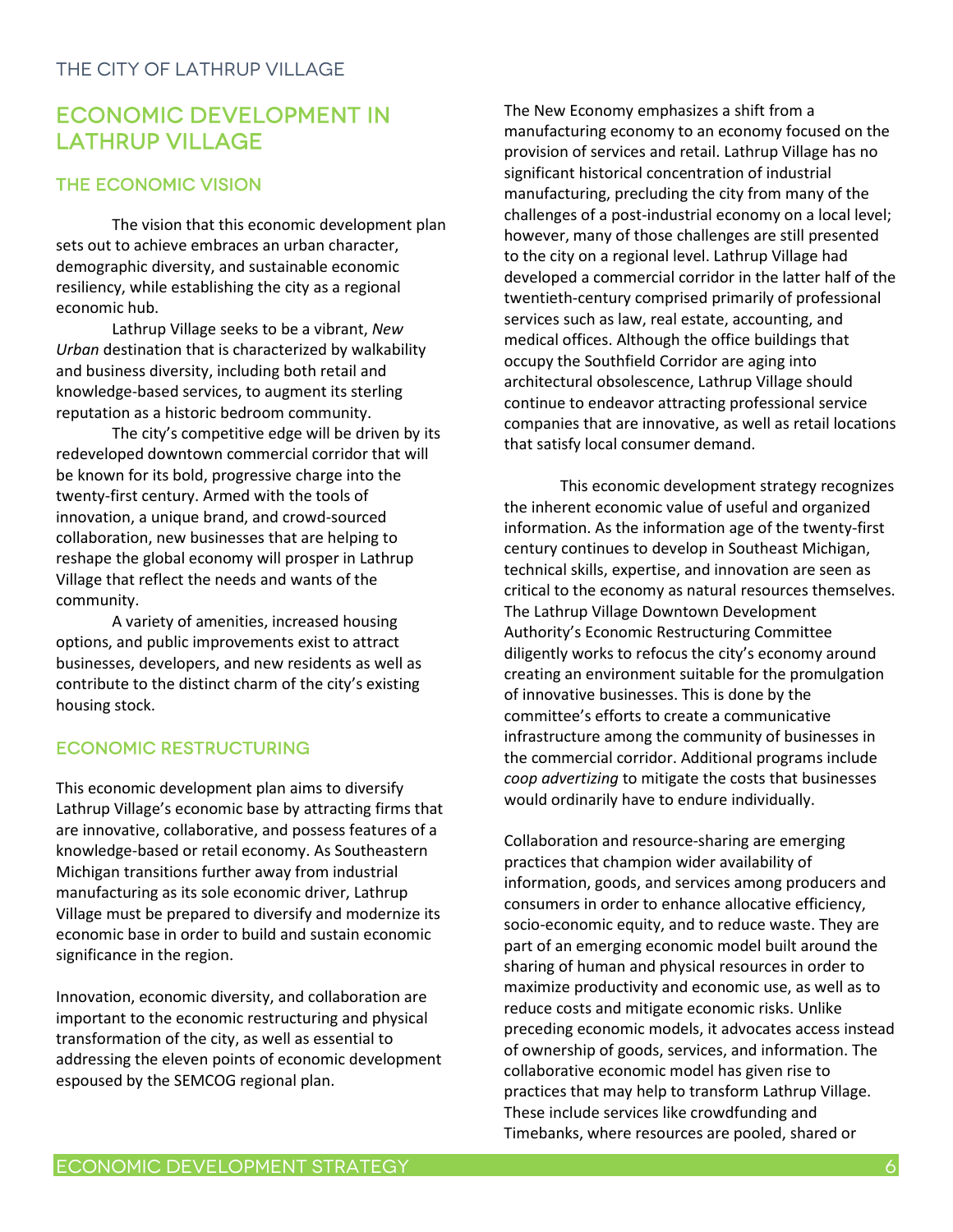exchanged. Lathrup Village already has an active and thriving Timebank program operating within the city and crowdfunding is a new method of capital acquisition for both public and private endeavors that draw resources from a vast array of supporters.

The Michigan Economic Development Corporation offers grant matching services to downtown areas for projects that utilize crowdfunding as a form of financing. Through the crowdfunding platform *Patronicity*, communities are able to leverage community wealth by collecting online donations to fund projects, events, or developments that improve and enrich their downtowns.

"Crowdfunding is the practice of funding a project or venture by raising monetary contributions from a large number of people, typically via the internet."

The economic restructuring of the city will depend upon the utilization of innovative concepts to transform the look and function of the downtown. By taking an innovative approach to comprehensive economic development, Lathrup Village can be a leader of successful development efforts while maintaining a competitive capacity for growth.

#### Achieving the Vision

To reify this vision, Lathrup Village must leverage its geographical location, transportation infrastructure, and proximity to anchor institutions in order to enhance economic capacity while promoting further growth.

Developers are necessary to physically transform the corridor into a more suitable location for businesses. New businesses must serve to diversify and revitalize the commercial corridor by offering vital and popular goods and services for residents and to attract customers from neighboring municipalities. The Lathrup Village Market Assessment and Strategy illustrates the need for pivotal commercial transformation. The resident feedback rates the city's commercial corridor as poor in terms of shopping options and shopping experience, denoting a lack of available retail businesses and sites to host them. Likewise, the number, variety, and availability local employment opportunities are rated unfavorably. The need to

diversify the business mix and include a variety of retail establishments is apparent. In addition to this, the city must endeavor to better connect residents with their downtown, this includes increasing awareness, activity, and improving transportation connections. New businesses can drive economic development efforts by establishing agglomerative economic clusters, in which a critical mass results in a virtuous cycle of economic activity. This can improve real estate prices, making prospective development more attractive to investors and new businesses.

The economic strength of the city's neighborhoods must engage the developing downtown in order to sustain growth. For this to continue, Lathrup Village must be attractive to new and younger residents who possess education and skills in order to stabilize the declining population, improve demographic diversity, and rejuvenate the housing market to promote neighborhood stability. Previous feedback from residents has revealed that the existing housing options are seen as satisfactory; however, the changing economy, aging population, and shifting demographics indicate that there may soon be a severe need for additional housing options to accommodate a downtown urban design with mixed-use buildings.

The city administration must achieve a series of goals that competitively improve the city's economic capacity. These goals are catalytic in their transformative abilities in order to crystallize the ambitious drive for a downtown destination that serves as a thriving economic hub. Long-term economic viability will depend upon the city differentiating itself from surrounding areas to create a *sense of place* that is distinctive and further defined by an existing diverse economy with highly educated residents, local employment opportunities, and a vibrant commercial corridor.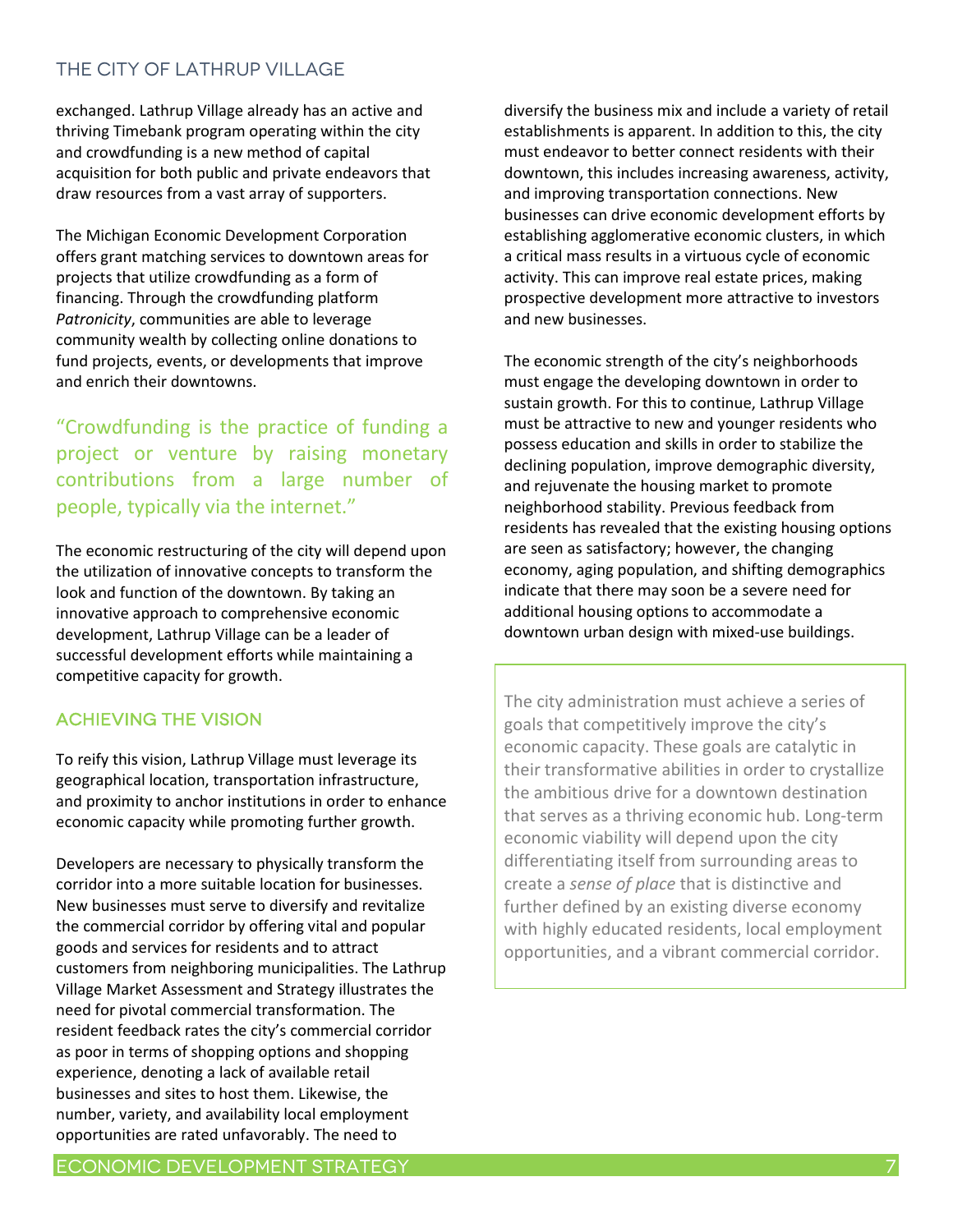# **AMBITIOUS** Development Attraction

This section is dedicated to attracting real estate development to the commercial corridor in order to improve the economic capacity of the city. Lathrup Village seeks to have a cooperative relationship with property owners and attract developers in order to accelerate the physical transformation of the commercial corridor which will serve as a catalyst for economic development. Attracting developers is the first step in the physical transformation of the commercial corridor and is key to crafting an environment suitable for the promulgation of business activity.

#### a. Marketing Lathrup Village to key agents of change

Lathrup Village must brand itself as an opportunity by highlighting the benefits of its geographical location, transportation infrastructure, and proximity to anchor institutions. In addition, it must be emphasized to prospective developers that new business locations can capture the buying power of local area residents, which is higher than in surrounding communities (a median income of \$80k), rather than continually seeing local wealth spent elsewhere in the region.

#### b. Streamlining the Development PROCESS AT THE CITY LEVEL

Developers must be reassured that any real estate development venture will be an efficient, streamlined, and smooth process. This is an aspect of risk attenuation over which the city has direct control. Any risk of information asymmetry in the development process must be identified and mitigated. Access to information for developers, contractors, and inspectors must be easy, reliable, and consistent in order to avoid misunderstandings in the development and build-out processes.

#### c. Attenuating Risk

Lathrup Village must also be attractive to potential developers by attenuating the risk of entrepreneurial activity. The city's Downtown Development Authority already possesses incentives for businesses and property owners, such as a sign grant, which reimburses

applicants up to two-thousand dollars for the cost of new signs that meet strict design guidelines. A façade redevelopment grant is currently in the works to encourage additional building improvements.

#### d. Developing a Unique Sense of Place

Public spaces and amenities need to be constructed and upgraded in order to create an environment that is visibly attractive to businesses that could serve to diversify the city's economy.

#### e. Southfield Road

Rebuilding Southfield Road is essential to the strategy of creating a prosperous, sustainable, walkable, vibrant destination community. It is also essential to the economic sustainability of the city. The existing 160 feet right of way (R0W) includes double rows of street trees to create a sense of place and makes the corridor greener. The road could be narrowed to 120 feet of ROW, depending upon the ultimate future road crosssection, which would provide more area for adjacent land development. With no remaining undeveloped land in Lathrup Village, new commercial opportunities require the reuse of existing structures and properties. Therefore, compatible with the economic development strategy is the redevelopment of the vacant Annie Lathrup School Property. This site could be redefined from a historic, yet vacant structure in Lathrup Village to being a focal point of redevelopment.

Part of that endeavor includes the city continuing efforts to mitigate the impact of deteriorating properties through strict code enforcement, irrespective of occupancy status. The frontage along Southfield Road, for most of its length in the city, was built in a different era and is no longer compatible with modern commercial needs. The depth of the parcel zoned for commercial is often inadequate to support modern site and structure design. Addressing this issue means creating select parcels with greater depth, demolition of some existing structures while preserving the character of surrounding areas through limited infringement of residential area integrity. This would allow Southfield Road properties to be redeveloped, presenting opportunities for new uses and businesses in the entire corridor.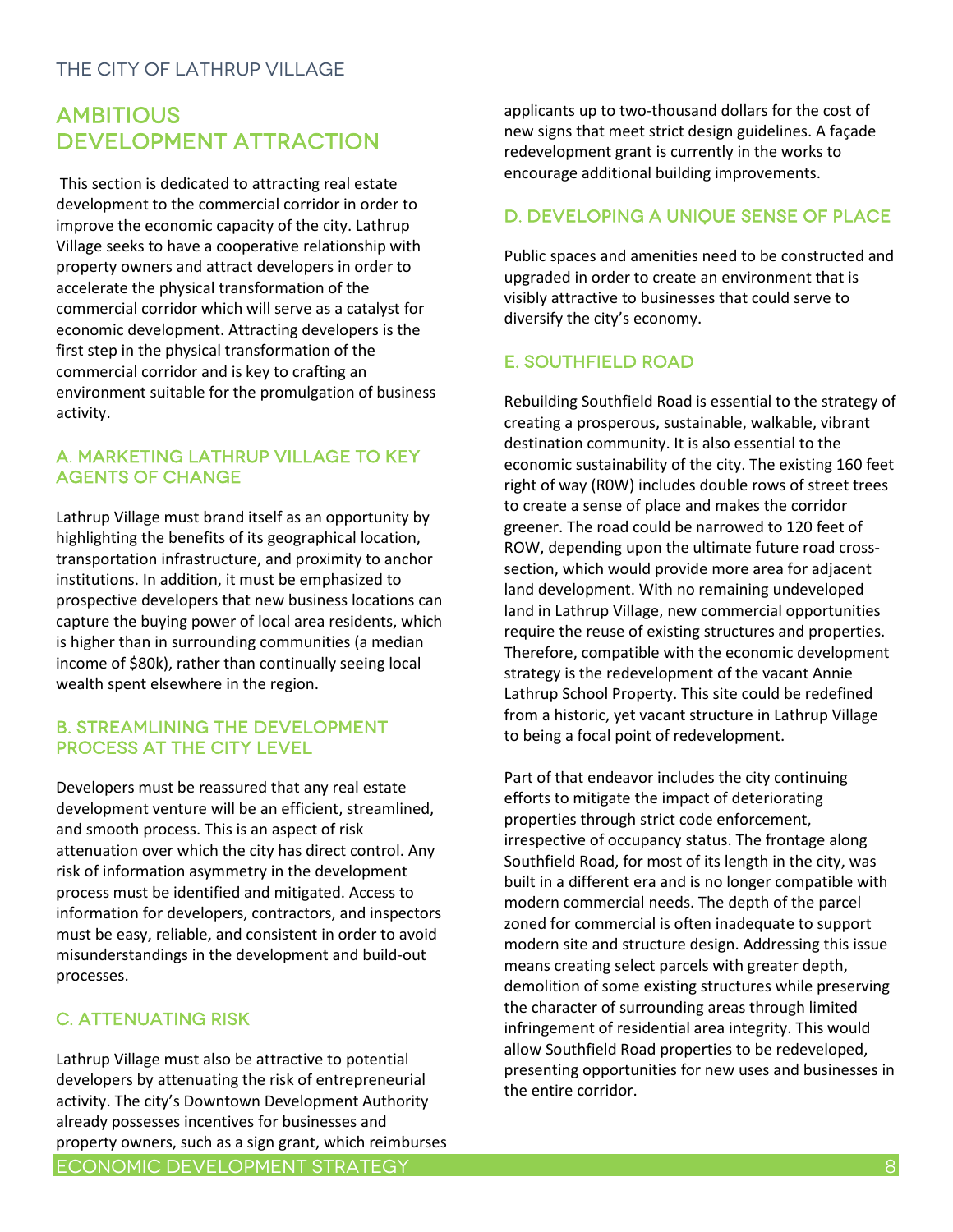#### f. Public Spaces

The creation of public spaces would provide opportunities for people to gather formally, such as for art fairs, concerts, or other events, as well as informally, for a rest, a chance meeting, or to people-watch. This could be achieved through the creation of a Public Square, changing building setbacks, devising courtyards and arcade-spaces, redesigning the commercial corridor and mandating future land uses. Surrounding retail developments would benefit from the increasingly popular events in such spaces.

# Challenges + opportunities

#### Commercial corridor reinvestment

Several issues surrounding the commercial corridor need to be addressed. These include a built-out community, the identity of the Village, Southfield Road and the prevalence of buildings incompatible with the economic vision. There are currently many buildings constructed for office/medical activity located on lots lacking adequate parking. In addition, the lots have a narrow depth, reducing the potential for various types of redevelopment. The current commercial building stock requires an update in order to improve the perception of Lathrup Village as a place that is ideal for entrepreneurs, developers, and future residents.

#### Southfield Road

Rebuilding Southfield Road in accordance with the community vision is perhaps the most pivotal task of the decade. However, its completion will herald a new chapter in the city's history. Southfield Road became an important north-south roadway in the mid-20thcentury, with demand for suburban living and access afforded by new federal highways leading from Detroit. The expansion of Southfield Road to a five Lane "superhighway" was heralded by the local leaders of the time, who could not have envisioned that personal automobile traffic would dominate the landscape. Lathrup Village, while a suburban community itself, has been adversely impacted by sprawl. Major roads and highways delineate residential areas, increasing cutthrough traffic and the need for additional buffering areas in traffic pulling techniques to screen protected residential areas. In addition, and as pointed out via

public input, Southfield Road and I-696 fragment the community into four zones. Issues raised in the Visioning Workshop of 2007 relating to transportation, included the need for more walkability in Lathrup Village. Impending Southfield Road reconstruction included expansion of the roadway and the addition of a large boulevard. The city recognized that the road project would do nothing to improve walkability, and would further reinforce the division of the City. Consequently in 2009, the city began researching an assessment of how it could better improve traffic flow and safety along its portions of Southfield Road, while responding to resident and business owner demands for a more walkable community.

#### Village Center and City Hall

In conjunction with the Access Management Plan, the city developed a conceptual illustration for the Village Center area to assist with roadway planning, zoning ordinance development and discussions with the development community. It was anticipated that the City Hall Property could be leveraged to spur redevelopment under the right circumstances. The basic building blocks of the network are the preservation of the historic building, the Annie Lathrup School, and the addition of two main roadways to accommodate vehicular traffic with a pedestrian-friendly focus that include on-street parking, white sidewalks and abundant landscaping.

An additional opportunity is the fact that Lathrup Village was one of seven recipients of the 2015 Place Plans grants. Through a partnership with the Michigan Municipal League, the Michigan State Housing Development Authority, and Michigan State University, this grant funds a project to collect stakeholder input and develop a plan to redevelop one of the city's most pivotal assets: City Hall. As a focal point of the Village Center, the redevelopment of city hall can set the tone for future redevelopment throughout the city by enhancing the sense of place and the economic potential of the space while conforming to the ideal concept of a mixed-use building in the commercial corridor.

The Farmers Market and the Summer Concerts have proven to be very successful in terms of attracting residents and visitors to the public spaces in the Village Center. These events have demonstrated how popular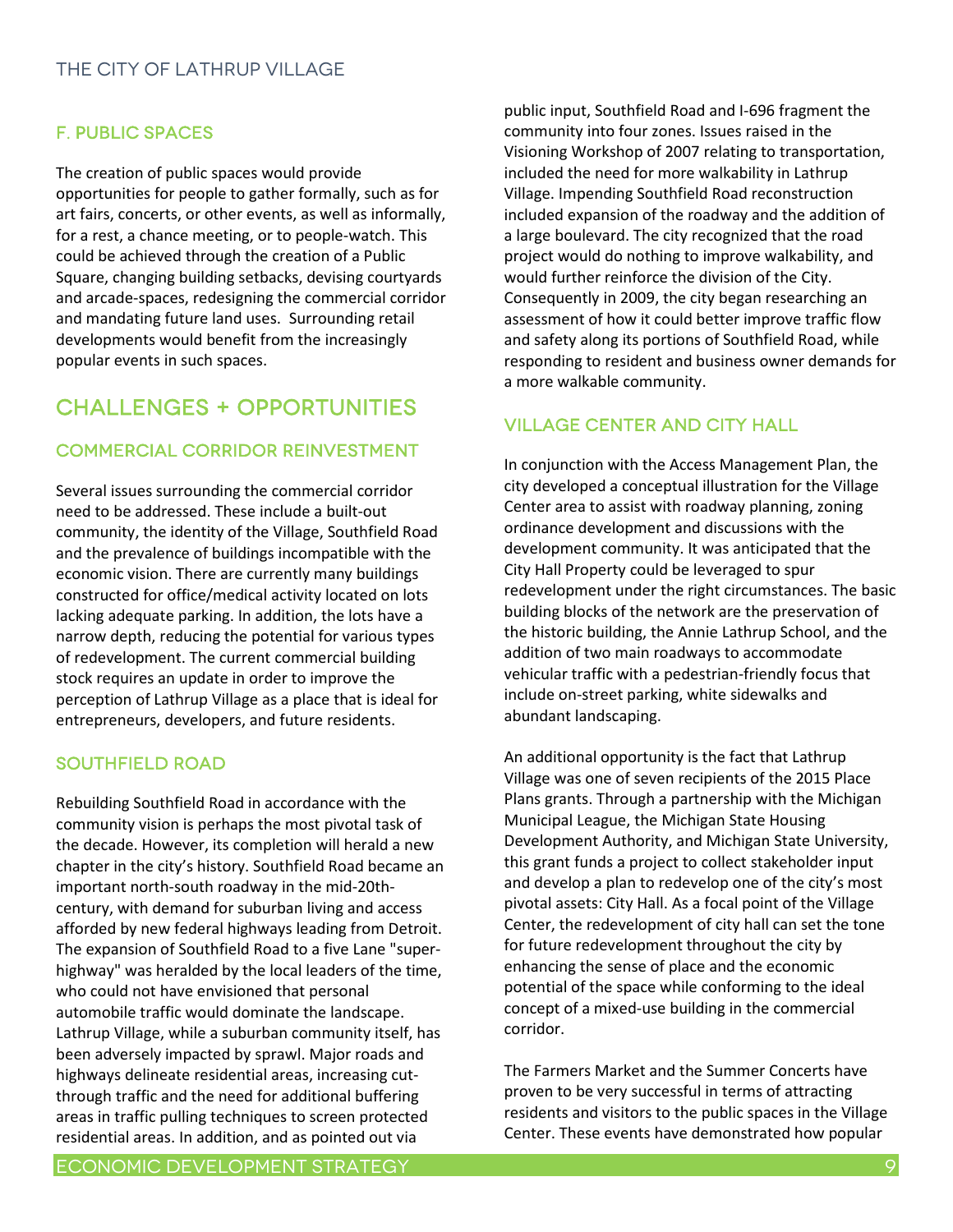future public spaces in the Village Center can be if the area is developed in accordance with the master plan. Increasing pedestrian and non-motorized traffic can serve to bring more people into the village center to shop, work, and visit.

#### Encouraging Good Design

Overcoming the obstacle of the suburban strip-style development is vital to transforming the community into a mixed use, multiple-story, and walkable community. Attractive commercial store fronts and curb appeal will not only improve the cities appearance, but attract new business and residents. Encouraging good design and proper building maintenance will require vigilant code enforcement and unceasing progress toward achieving the goals of the master plan. Fostering improvements in the commercial corridor is essential for business development efforts to be successful.

# IMPLEMENTATION

#### Development and Developer **ATTRACTION**

*Marketing Lathrup Village to key agents of change*

a. The creation of a real-estate development marketing packet by the DDA's Economic Restructuring Committee is key to acquiring the attention of real estate developers to prospective sites in Lathrup Village.

#### Streamlining the development process at the city level

- a. Acquire Redevelopment Ready Certification from the Michigan Economic Development Corporation. Continue to improve the city's Redevelopment Ready process. This will assist in streamlining the development process.
	- i. Assess the city's development review process annually for efficiency and effectiveness. Make improvements as needed.
	- ii. Through proactive marketing efforts, position Lathrup Village as the community of choice for developers that understand the city's vision.
- b. Establish a thorough auditing process of the building department database. This will assure

the finalization of permits by diligently following-up with inspections and oversight, thereby improving the city's ability to monitor ongoing development and ensuring building safety.

c. Transitioning the development process to BS&A Software. Ensuring a centralized location for all information about buildings, code enforcement, permits, zoning issues, and development projects.

#### Attenuating risk

- a. **Public Private Partnerships for Village Center and Commercial Corridor**: Create public/private partnerships to facilitate redevelopment of property bounded by California Drive
	- i. Identify specific key parcels that, when assembled ad redeveloped, may leverage additional private investment.
	- ii. Define the city's role in terms of property acquisition, assembly, and redevelopment. Outline public/private partnership strategy.
	- iii. Identify funding sources and financial mechanisms for public and private investment.
- b. Establish the DDA Façade Grant in order to encourage improving the visible image of the city's commercial corridor. This process is projected to consume roughly one to two years of preparation time to codify it in the city ordinances and identify funding sources.
- c. Continue to popularize the DDA Sign Grant over the next two years in order to increase conformity with higher design standards in the Commercial Corridor.
- d. Pursue crowdfunding options with MEDC grantmatching support for projects that will craft an environment suitable for business attraction.

#### **PLACEMAKING**

- a. Incorporate placemaking strategies into all development and redevelopment, in conjunction with the principles and vision of the Master Plan, Village Center Concept, and Village Center Design Guidelines.
- b. Support placemaking efforts embodied in the goals, objectives, and action strategies for the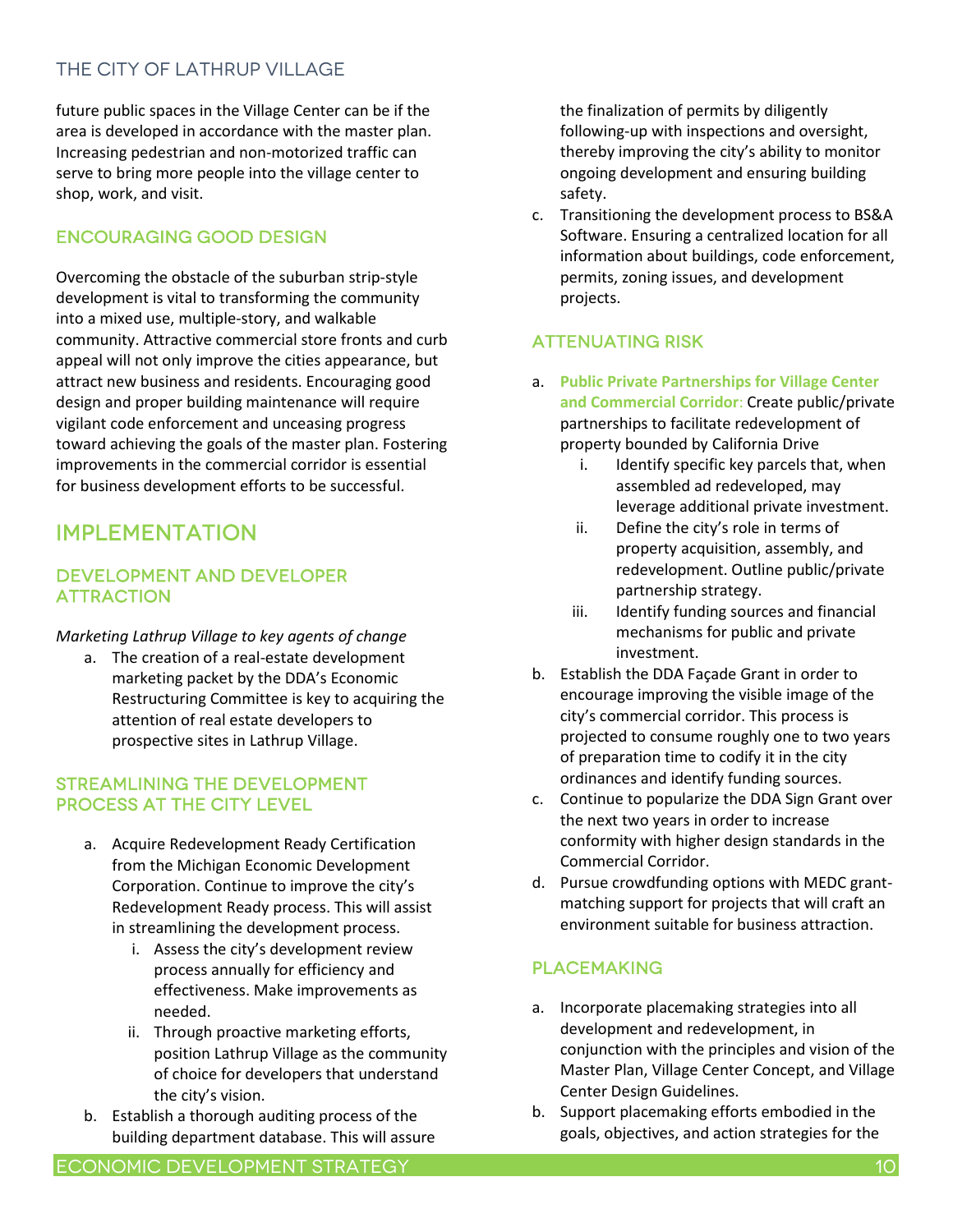Village Center and Southfield Road Corridor. Identify and pursue other opportunities to create a sense of place in the City of Lathrup Village, building upon the city's identity as a divers, caring, and welcoming community that has events and activities for all ages.

- i. **Recreation opportunities:** Strengthen and support the city's recreation opportunities by improving existing parks and continuing to develop engaging programming. Partner with neighborhood and civic groups, private property owners, and adjacent communities where appropriate to provide quality experiences.
- ii. **Farmers Market:** Seek opportunities to improve the city's Farmers Market by retaining popular vendors, drawing new and unique vendors, as well as attracting more shoppers each year. The market fills nutritional needs as well as offers opportunities for civic engagement and strengthens community ties.
- iii. **Schools:** Support efforts of Southfield Public Schools to engage Lathrup Village families by sharing the district's educational accomplishments and promoting opportunities for quality education.
- iv. **Relationships with Neighboring Communities:** Strengthen relationships with adjacent communities to facilitate quality development, regional connectivity, and efficient and effective municipal services.

#### The Village Center

- a. **Infrastructure Needs in the Village Center**: Define infrastructure needs and develop a strategy for implementation. This may include new or improved roads and utilities.
	- i. Conduct and infrastructure audit to understand needs. Prioritize improvements according to the opportunity to leverage private investment through redevelopment.
	- ii. Identify appropriate funding opportunities for the variety of infrastructure improvements.

b. **Streetscape standards in the Village Center:** Develop streetscape standards to improve public rights-of-way in the Village Center.

#### Southfield Road

Improve the appearance of commercial areas outside of the Village Center. Encourage the improvement of buildings, streetscape, and signage along the Southfield and 12 Mile Roads. Improved curb appeal will improve the city's image and attract new development, new business, and new residents.

- a. **The DDA Corridor Cleanups:** Organize annual event of volunteers who will help improve the image of the city's commercial corridors.
- b. **Property Acquisition along the Southfield Road Corridor**: Develop a strategy to facilitate acquisition of property along Southfield Road for redevelopment. Acquisition priorities should include vacant buildings, obsolete buildings, and properties considered strategic due to location and proximity to the proposed Village Center. A variety of funding options should be included in this strategy.
	- i. Create a survey of structures and incorporate these properties into a list of strategic property acquisitions.
	- ii. Define the city's role in assembling development sites through strategic land banking.
	- iii. Identify funding sources and financial mechanisms for public and private investment.
- c. **Zoning Ordinance Amendments:** Continue to assess the impact of Zoning Ordinance standards and refine as needed to facilitate quality redevelopment needs along the Southfield Road corridor.
- d. **Design Guidelines for Southfield Road Corridor:** Develop design guidelines and zoning standards to direct the improvement and maintenance of buildings and signage.
- e. **Streetscape standards for Southfield Road corridor:** Develop streetscape standards to improve the appearance of the public right-ofway.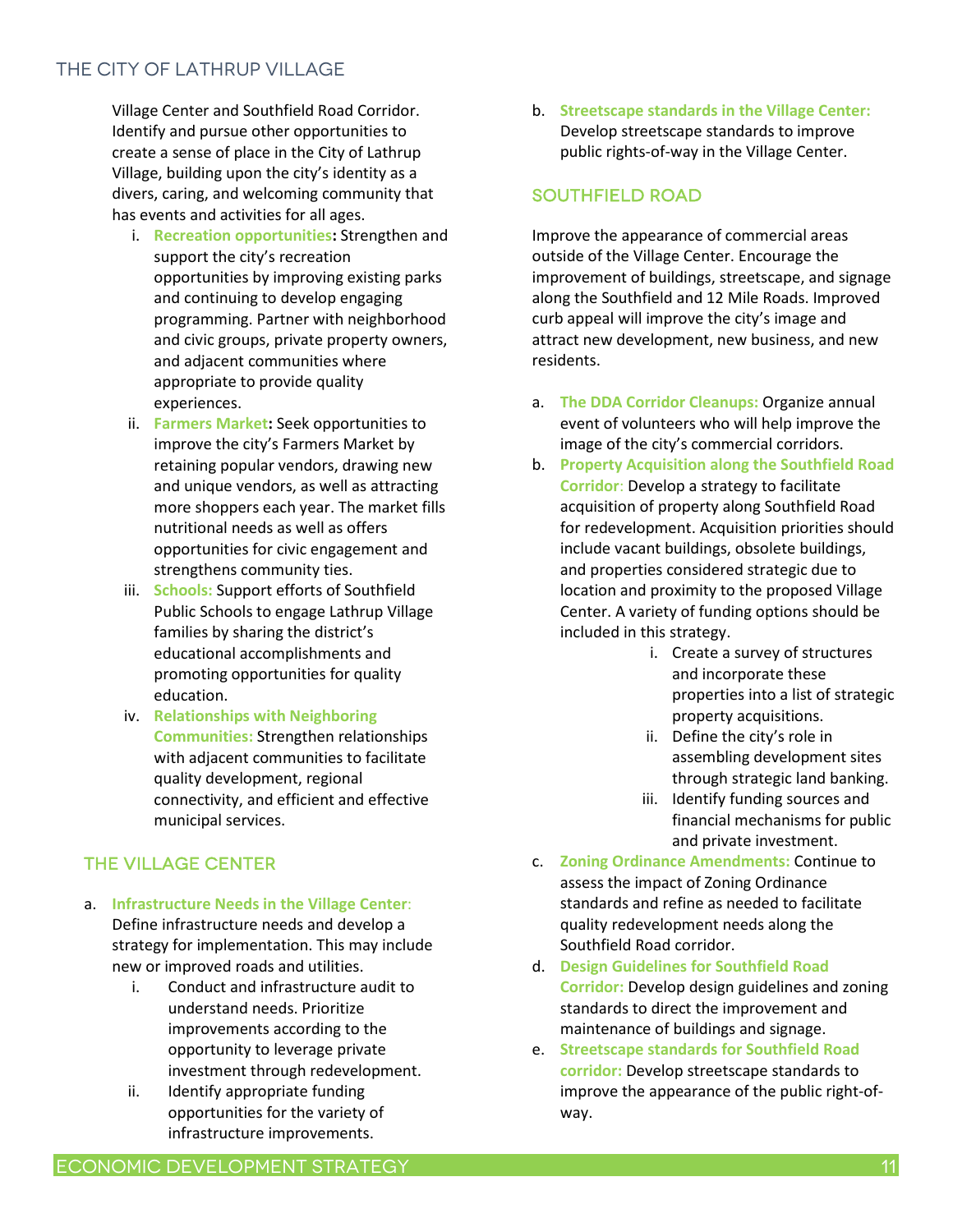- f. **Gateways at City Boundaries:** Create gateways to the city through the creation of district "Gateways" that combine landscape architecture and architectural techniques and structures. These gateway areas will reinforce the idea of Lathrup Village being a destination for shopping and doing business.
- g. **Parking Solutions for the Corridor:** Identify where parking constraints limit redevelopment opportunities and create strategies to address those constraints.
	- i. Assess impact of parking requirements on properties ripe for redevelopment; identify potential problem areas.
	- ii. Explore zoning changes that might improve redevelopment opportunities, while maintaining an appropriate buffer to adjacent residential properties.
	- iii. Consider the pros and cons of DDA district expansion in terms of meeting the objectives.
- h. **Infrastructure needs in the Southfield Road Corridor**: Define infrastructure needs along the Southfield Road Corridor and develop a strategy for implementation. This will include new or improved roads and utilities.
	- i. Conduct an infrastructure audit to understand needs. Prioritize improvements according to the opportunity to leverage private investment through redevelopment.
	- ii. Identify appropriate funding opportunities for the variety of infrastructure improvements.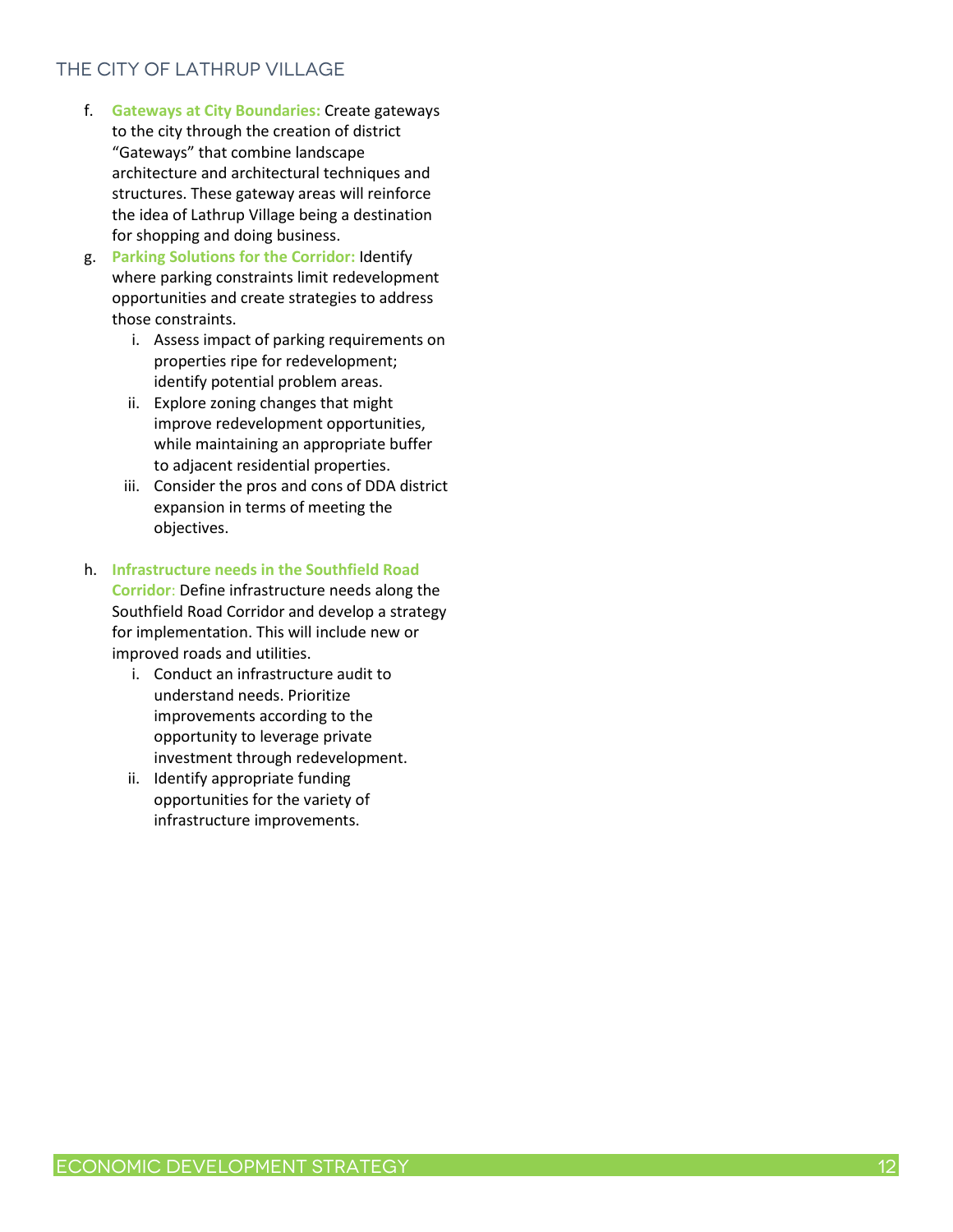# Sustainable Business **DEVELOPMENT**

#### Business Attraction

Lathrup Village seeks to attract entrepreneurs by offering services and maintaining an environment, projecting an image, and marketing a brand that is conducive for business development. Presently, there are too many unviable businesses renting outdated facilities. There is also a current lack of diversity in the exiting business mix, with a narrow scope of goods and services being offered. Lathrup Village needs an ambitious business attraction program to revitalize and diversify its commercial corridor, as well as improve the retail shopping experience for area residents. Success in this task will enhance the economic capacity of the city. Only then can the commercial corridor leverage the buying power of area residents to spur further economic growth. The Lathrup Village Market Assessment identifies several business sectors that, if located within the city limits, will capture a significant amount of resident consumer spending. These sectors range from dining, to apparel sales, and entertainment such as movie theaters. Lathrup Village's location assures that these businesses would also become regional destinations.

#### Business Retention and Expansion

The existing viable businesses in Lathrup Village need to be strengthened in order to encourage the emergence of anchor institutions, which can serve to spur additional economic growth and pedestrian traffic. For instance, the Lathrup Village Market Assessment reveals that 52% of lunch trips and 86% of dinner trips are made to full-service restaurants by Lathrup Village residents. There are a few restaurants within the city limits that could capture this consumer spending in order to improve business retention and expansion.

#### Business Diversification

Retail and knowledge-based occupations are key to developing a sustainable and vibrant downtown economy, as well as serving to occupy the existing office buildings currently in the city's commercial corridor. Until property owners are adequately incentivized to redevelop their properties into mixed-use buildings, incremental steps to improve occupancy with a diverse

array of viable businesses that suit the intended purposes of the space should seriously be considered.

### Challenges + opportunities

Ultimately, the largest issue facing the economic redevelopment of the City is the time and the impetus to act swiftly as a means of mitigating continued economic decline for several reasons. The 2010 population for Lathrup Village has dropped since 2000, along with the (SEMCOG) projection that the City's population will continue to decline. The Southfield Road and outdated and unaddressed architecture will adversely affect business attraction and will affect future revenue generation through taxation for the city.

Rapid revitalization efforts are essential to mitigate the advent of increases in crime as more buildings along Southfield Road sit vacant. Lathrup Village has traditionally been an area of low crime. The city has prided itself in its ability to maintain a high level of public safety- an alluring feature for businesses and developers. Maintaining this level of public safety is essential for the maintenance of public spaces and economic development. Reducing the number of commercial and residential vacancies will be the number one challenge to accomplishing this task.

Fortunately, the city's Downtown Development Authority creates several opportunities for change. The many services offered by the Authority's Main Street Program helps in the promotion of the commercial corridor, the engagement of residents, the attraction and growth of businesses, and improving aesthetics. In addition to creating the foundation intended to give rise to a community of businesses within Lathrup Village, the DDA attempts to mitigate costs for businesses for advertizing and promotions, and to connect business owners and entrepreneurs with the resources and information they need to become successful. Resources like the Oakland County One Stop Shop is one example of a regional service available to local business owners.

#### **IMPLEMENTATION**

Support economic vitality throughout the city. An improved local economy benefits the community thorough job creation, improved property values, and the provision of needed goods and services for city residents.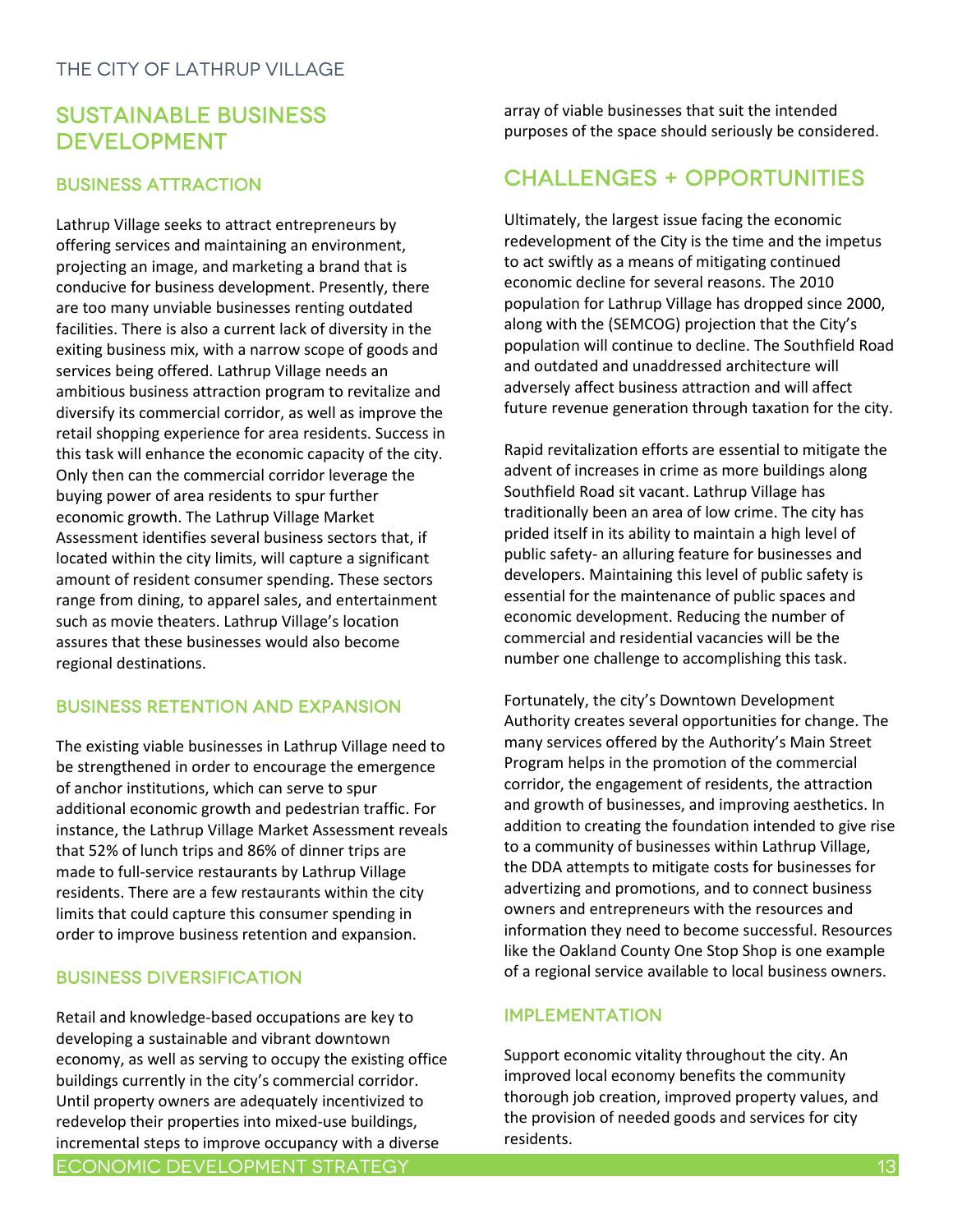#### Business Attraction

- 1) **Make the city a destination**: Promote the city as a destination by attracting destination commercial uses.
	- a) Understand what destination commercial uses need to be successful and assess how Lathrup Village can meet those needs now and in the future.
	- b) Develop a recruitment strategy that matches key parcels suitable for destination commercial uses with available property in the city.
	- c) Consider which types of incentives are needed to supplement the assets the city already has to offer new businesses.
	- d) Develop strategies to retain existing businesses that fit the recommendations of the market analysis.

#### Business Retention and Expansion

- 1) Dialogue with Businesses: Establish a dialogue with existing business owners to understand their needs for growth and redevelopment.
	- a) Develop communications tools to gather input from business owners. Consider an approach that solicits the positives as well as the challenges.
	- b) Evaluate the findings and participation of communication tools and identify strategies to support redevelopment activities.
	- c) Identify which businesses have the capacity for expansion and possess the potential for increased full-time employment opportunities for residents.
	- d) Continue to develop *Business to Business* events in order to solidify a community of businesses who can mitigate risks and reduce costs by working together.
	- e) Continue to develop coop advertizing program to reduce costs for businesses and to increase general awareness of the commercial corridor.
	- f) Identify new sites for businesses within the commercial corridor in order to better suit their needs- expanding businesses may need more space, better storage, higher visibility, etc.

#### Business Diversification

Aggressively pursue a variety of retail and service providers to locate within the city in order to encourage the emergence of economic diversity. The city should develop a plan to lower costs and attenuate risks for new businesses in the city that meet a series of diversity criteria. This includes a two-year exploration of the viability and feasibility of a plan for a business incubator.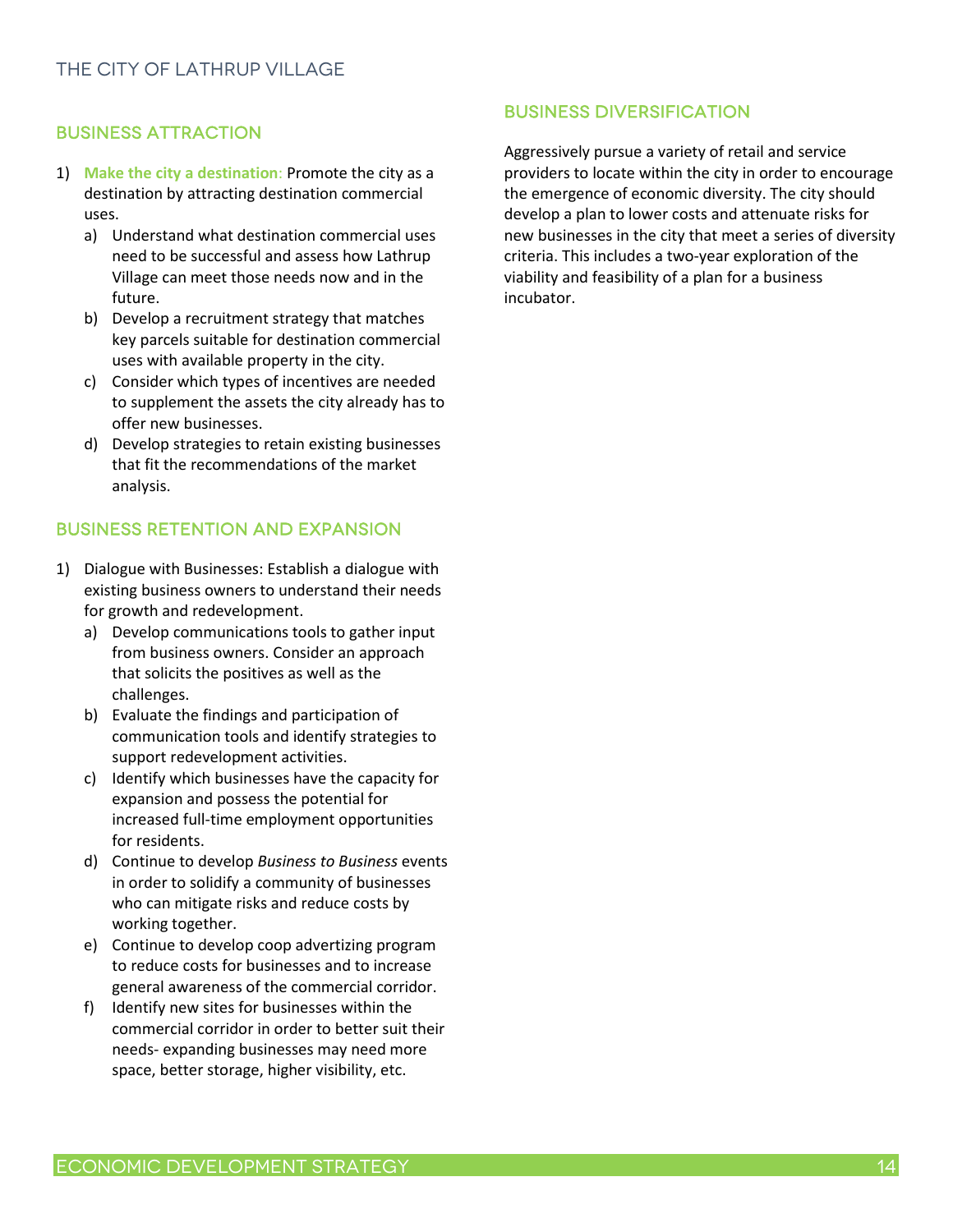# Neighborhood Stabilization and residential expansion

By modernizing the commercial corridor, economy, and physical layout, the city will become an environment that is favorable to the development of innovative business clusters. The improvement of shopping, housing, and employment options will result in the emergence of a regional economic node on the map that is attractive to future residents. It is imperative that the city provide a sufficient number and variety of housing options. It is also vital that the city continue to preserve the value of the historic residential neighborhoods while modernizing the commercial corridor.

Retail locations are more attractive to businesses when they are located near strong residential neighborhoods. Code enforcement is key to the preservation of neighborhood stability, while a thriving commercial corridor will serve to enhance existing values.

# Challenges + opportunities

Effective and consistent code enforcement throughout Lathrup Village is essential to preserving residential housing quality and real estate values. As the housing stock ages, residents will need increasing access to programs that assist in mitigating the costs of house repairs and maintenance.

A powerful opportunity exists at the county level to assist with neighborhood stabilization. Oakland County Home Improvement Programs offer zero interest loans for maintenance, repairs and upgrades to the primary residence of qualified homeowners. This program can assist to reduce barriers to community development and neighborhood stabilization by connecting residents to resources they need.

Pursuing programs, improvements, and developments that continue to make Lathrup Village unique from surrounding communities is essential to maintaining a noticeable identity that is attractive to potential residents.

#### **IMPLEMENTATION**

Preserve and protect the quality and character of residential neighborhoods, while offering a variety of housing options. Encourage preservation and maintenance of existing homes in neighborhoods that contribute to the charm and identity of the city. Ensure that new housing is compatible with existing residential neighborhoods.

- 1) Tree preservation and protection: Evaluate the need to create a tree preservation, protection, and replacement ordinance in the city. The principal asset of the city is the historic residential neighborhoods with their wooded lots and tree-lined streets. A tree preservation, protection and replacement ordinance would manage this resource, require the timely replacement of trees, and determine the reasonableness and replacement of threes slated for removal.
- 2) Maintain quality city services, including but no limited to leaf and snow removal, and waste and recycling services.
- 3) Assist homeowners with the management of housing costs, including maintenance and utility costs, by encouraging energy and water conservation, alternative energy, and home maintenance services referral. Continue to support and promote the Lathrup Village Time Bank and its opportunities to match homeowner needs with those within the community with related skills.
- 4) Encourage the creation of a variety of housing options to meet the needs of young adults, families, and older adults.
- 5) Maintain a vigilant code enforcement program to maintain the existing quality of housing stock.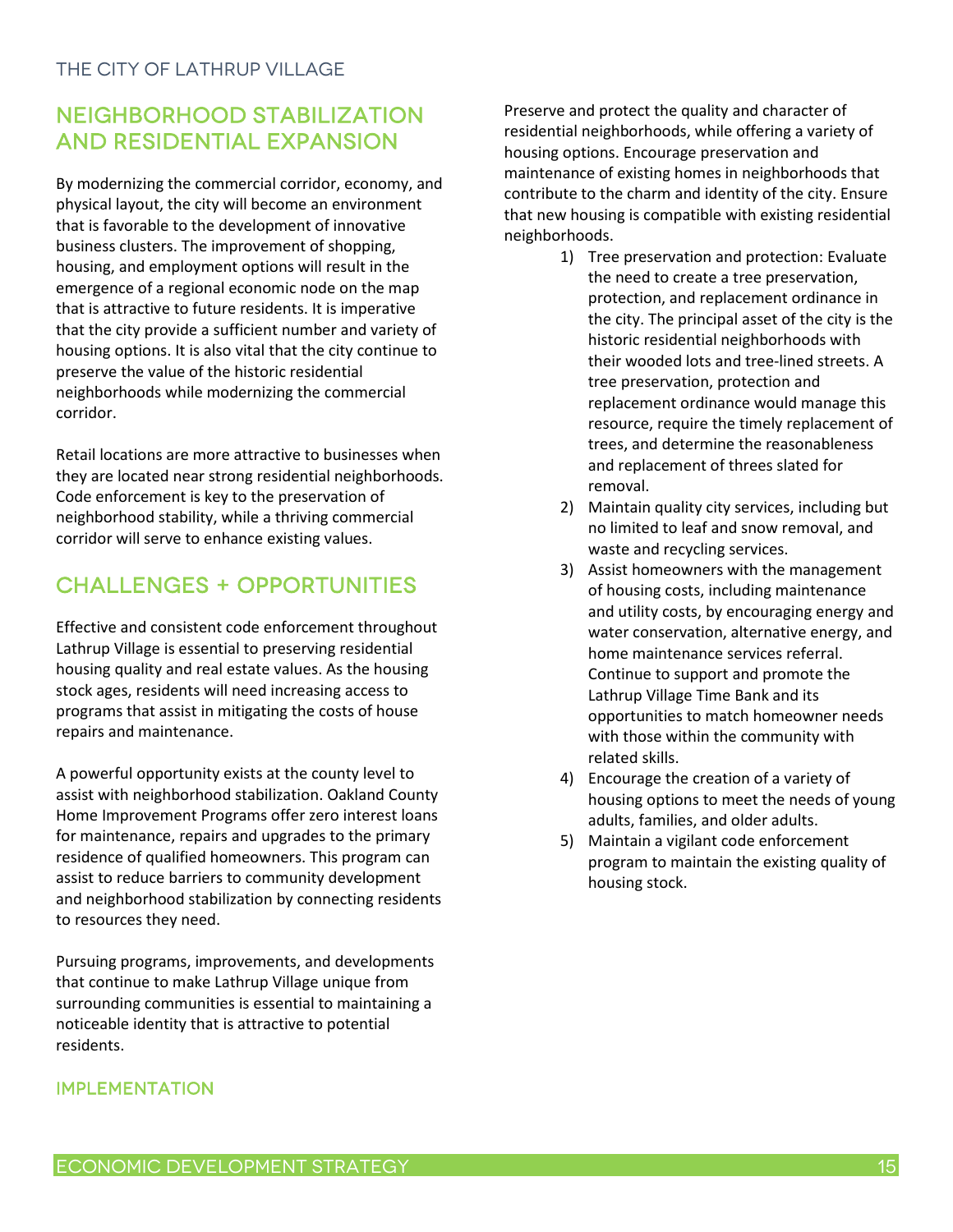# Creating Connections

Residents need to become more engaged in the commercial corridor. Living, shopping, working, volunteering, or recreating in the commercial corridor are all forms of engagement that the city should encourage and support. For this to be done, the city needs to pursue opportunities to create physical and social connections between the neighborhoods and the commercial corridor. The pathways created will be important in developing a strong community network that can allow the emergence of a strong economy.

Improving connectivity includes developing transportation systems and creating avenues for residents to better engage the formative downtown. First, the downtown needs to be more accessible to residents, workers and visitors by a variety of travel options. Safety, connectivity and mobility are key transportation issues currently being addressed.

# Challenges + opportunities

Incorporating the vision of a Village Center and revitalized commercial corridor, the Road Commission for Oakland County (RCOC) has been studying alternatives for a plan to rebuild Southfield Road. The City of Lathrup Village continues to work closely with RCOC, advocating for a design alternative to improve vehicular and pedestrian safety and circulation, while at the same time encouraging a new vibrant type of redevelopment of property along this important commercial corridor.

Other transportation assets include Interstate 696, which bisects the City of Lathrup Village. With exits at Southfield Road and Evergreen, the interstate can certainly serve as a transportation asset that connects the city to the region for visitors, commuters, and commercial activity. Nearby freeways include I-75, Northwestern Highway, and the Lodge Freeway. These highways also serve to make Lathrup Village part of a transportation nexus, enhancing the significance of its geographic position as an economic node if properly utilized.

The city's Market Assessment and Strategy reports that a majority of residents rate Lathrup Village's transportation options as *poor*. In order for the city to undergo a comprehensive transformation and economic revitalization, the issue of non-motorized transportation must be addressed. The Capital Improvement Plan incorporates non-motorized transportation improvement plan (NMTIP) into its recommendations in order to comply with the Lathrup Village complete streets ordinance. Originally the NMTIP called for the installation of non-motorized connections for those that use Lathrup Village's roads as pedestrians. The installation of sidewalks, intersection connections, wayfinding signage and road crossings should be incorporated. The current six-year plan focuses on pairing the completion of the pedestrian sidewalk network with the road re-paving projects or the installation of way findings signage. Way-finding signage is still a priority; future improvements within the park systems of Lathrup Village, the City of Southfield, and Oakland County may change pedestrian patterns and the need for signage.

An additional opportunity lay in the recent development of the SMART program. SMART has recently added numerous bus stops in the city, which is a big step in linking Lathrup Village to the region for many individuals who rely on public transportation.

The city is also very active in promoting local businesses and events to residents via the DDA's social media activities. There is a growing number of residents who are taking interest in the DDA, whether as volunteers, event attendees, or survey participants. It is an example of improving social connections with the downtown.

#### Improving Transportation Options

- a) **Improve connectivity in the city**: Promote the independence and health of all of the residents by improving transportation options within the city. Unite all quadrants of the city by improving vehicular and non-motorized transportation access.
- b) **Connect all city quadrants**: Work with the RCOC and MDOT to provide safe crossings for Southfield Road and I696 that connect all parts of the city.